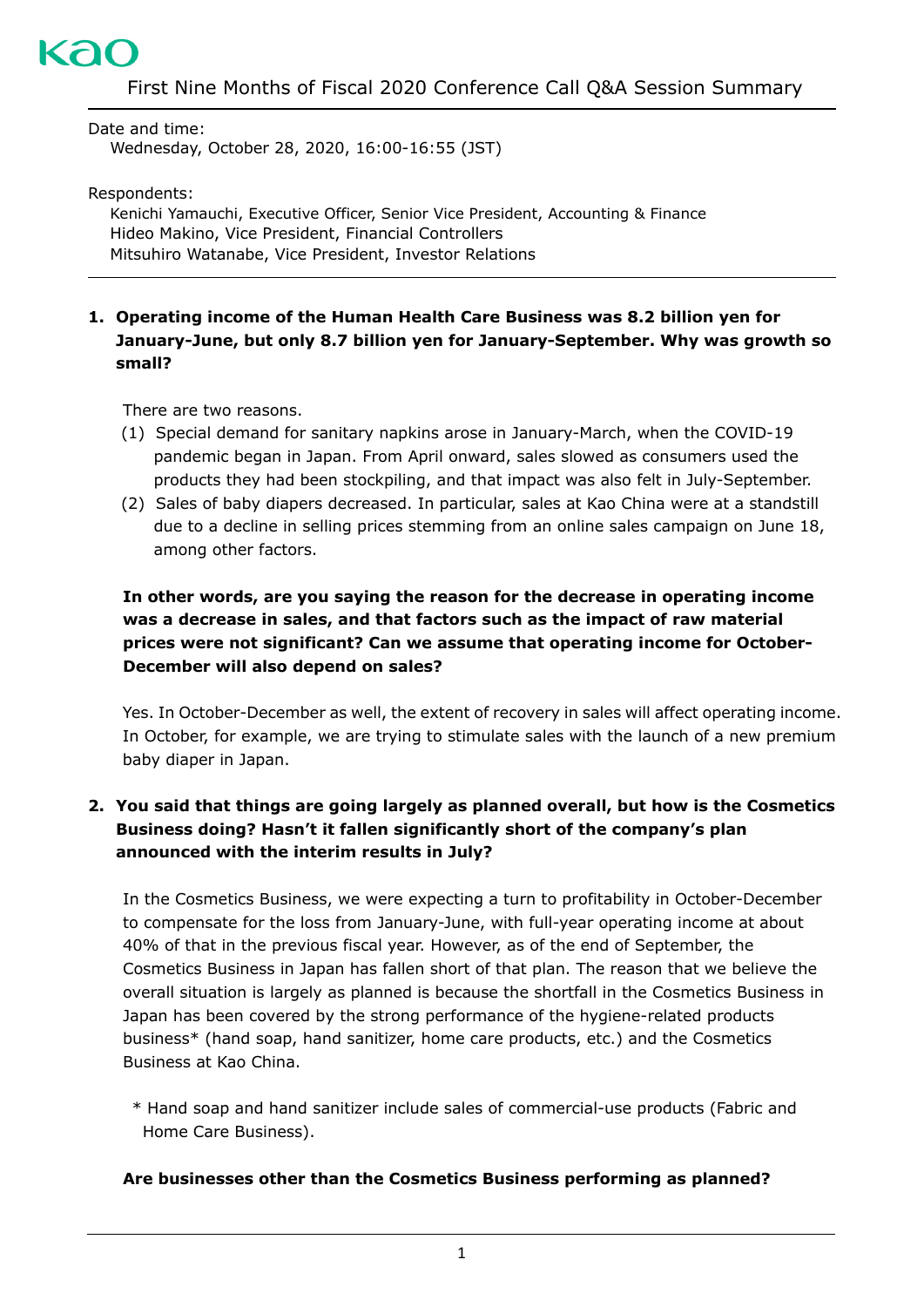The Skin Care and Hair Care Business and the Fabric and Home Care Business, which include hygiene-related products, performed well, and the Human Health Care Business was slightly short of the plan. The Chemical Business has been performing generally as we expected.

**3. I think the slow recovery in sales of the Cosmetics Business in Japan is largely due to the delay in recovery of the market. In April-June and July-September, operating income appears to have decreased considerably along with the decrease in sales. Are you taking any drastic measures to restore operating income?** 

In consideration of future brand value and other factors, we will control costs once we have strategically conducted the new product launches and campaigns we could not carry out in the first half, centered on strengthening skin care products.

The structural reforms of the Cosmetics Business we announced in 2018 have slowed somewhat due to the impact of the COVID-19 pandemic, but we are moving ahead without a change in direction. We are vigorously carrying out measures including the optimal placement of beauty advisers, reduction of product returns, new product launches and innovations in digital marketing for the "new normal" of coexistence with COVID-19. We are also working to step up activities in the e-commerce channel.

**4. You said that you expect the extent of recovery of the Cosmetics Business to continue to have a major impact on achieving the full-year consolidated earnings forecast. Given that the Cosmetics Business in Japan is facing these tough conditions, do you have a strategy for increasing operating income during October-December to achieve the forecast, which you have left unchanged?** 

We will work to achieve the forecast by both increasing sales and controlling costs. We intend to grow sales by focusing on events such as Singles' Day at Kao China and those at e-commerce platform providers in Japan. We will also increase sales and operating income for businesses other than cosmetics with launches of hygiene-related products and other new and improved products linked to various campaigns up to the end of the year.

## **Kao China is the only business that is recovering. What is the situation there? For example, what is its growth rate for online sales?**

Kao China is making excellent progress in working with e-commerce platforms, which has resulted in a 40% increase in online sales of cosmetics in January-September compared with the same period a year earlier. We aim to further increase awareness with Singles' Day, increasing sales to achieve record-high growth in operating income. We also want to extend this positive trend in cosmetics to sanitary napkins and baby diapers.

Our online sales of cosmetics in Japan are also doing well. Based on SLI\* data, the Kao

Group's year-on-year growth rate for January-September was +9% (about +30% on a shipment basis), compared with  $+3\%$  for the market as a whole.

\*SLI: Purchasing data for cosmetics, skin care and hair care products from approximately 40,000 female monitors nationwide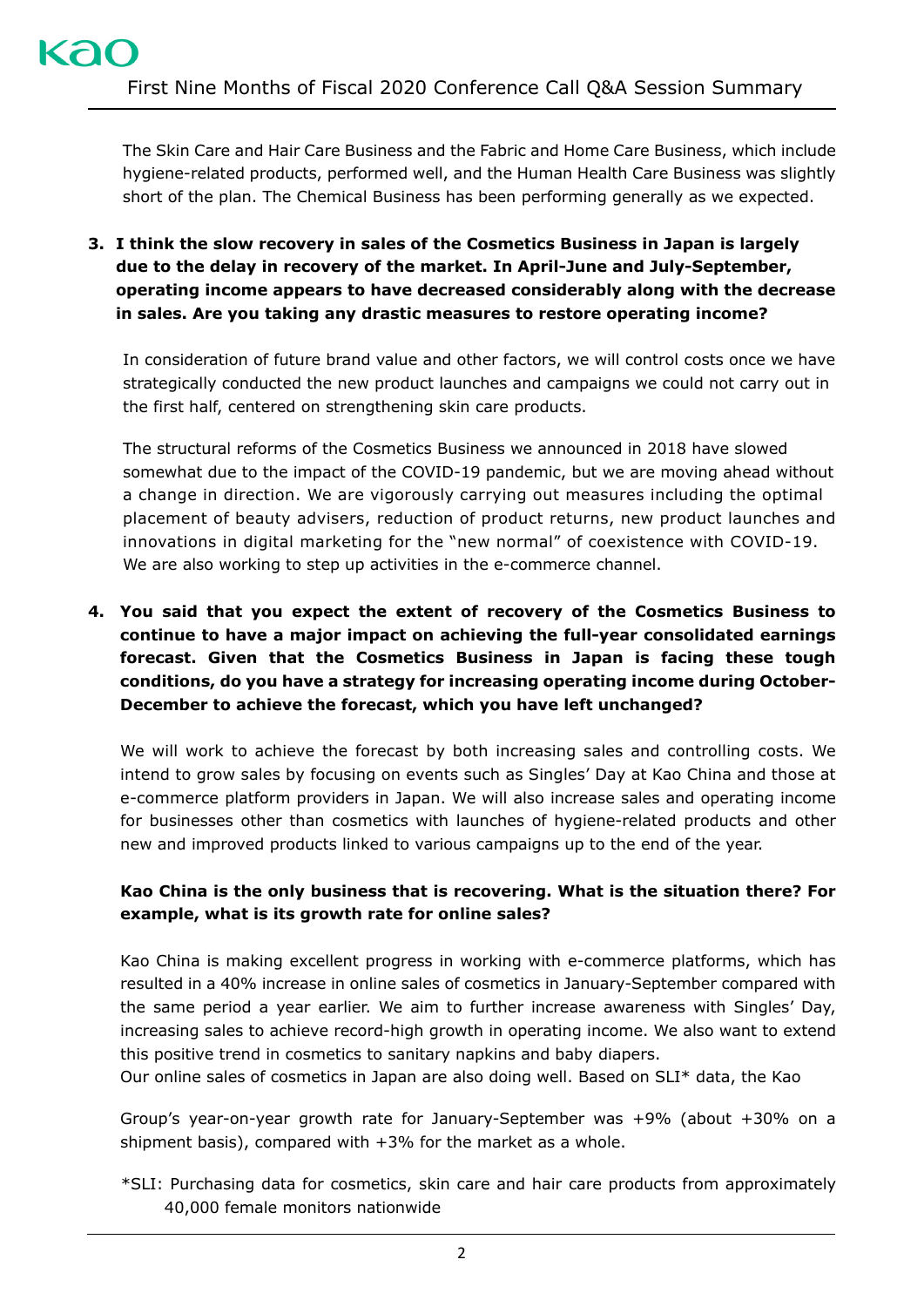#### **5. What was the January-September sales growth rate in major global markets of the Consumer Products Business?**

Like-for-like growth (excluding the effect of translation of local currencies into Japanese yen) in January-September sales compared with the same period a year earlier was +4% at Kao China, +5% in Indonesia, -7% in Taiwan, about -20% in Hong Kong, -7% in Thailand and about -10% in Vietnam.

## **The growth rate of the Consumer Products Business at Kao China for January-June was 8%, so the nine-month growth rate was lower than it was for the first half. What were the respective sales growth rates of cosmetics, baby diapers and sanitary napkins at Kao China during July-September?**

July-September sales at Kao China were as planned. Although sales of baby diapers were significantly lower than in the same period a year earlier, performance excluding baby diapers was steady. Compared with the same period a year earlier, sales of the Cosmetics Business increased 25% in January-June and around 20% in July-September, resulting in a growth rate of 20% for January-September. Sales of sanitary napkins were also strong, exceeding 10% in both the July-September and January-September periods.

# **6. Kao's recovery from the impact of the COVID-19 pandemic seems to have been weaker than that of its global competitors. What clear issues do you face at this point?**

The issue for us is that we have not been able to make a full rollout of hygiene-related products outside Japan. Although we sell some products in Greater China, they are not sold in the Americas and Europe, and the scale of the rollout in Southeast Asia is small. We want to address issues such as our response to local regulations and local production as quickly as possible to establish the same conditions outside Japan that we have in Japan. This will enable us to promptly provide a large quantity of products that help prevent infection and to communicate timely and accurate information that helps people live with peace of mind. We will organize our product lineups in the Skin Care and Hair Care Business and the Fabric and Home Care Business to establish strong brands that we can roll out outside Japan, with the aim of global growth. For baby diapers, we will aim for recovery by enhancing our strategies, including the launch of new super premium products at Kao China next year.

# **7. Among the initiatives listed on page 10 of the financial results presentation materials, you state that "the Kao Group will conduct structural reforms as it proactively launches new products and resumes marketing activities at stores while implementing measures to prevent infection." What specific initiatives are you conducting?**

We will not ease up on our structural reforms, which include optimal placement of beauty advisers and digital innovation. In addition, since our beauty advisers are highly skilled and